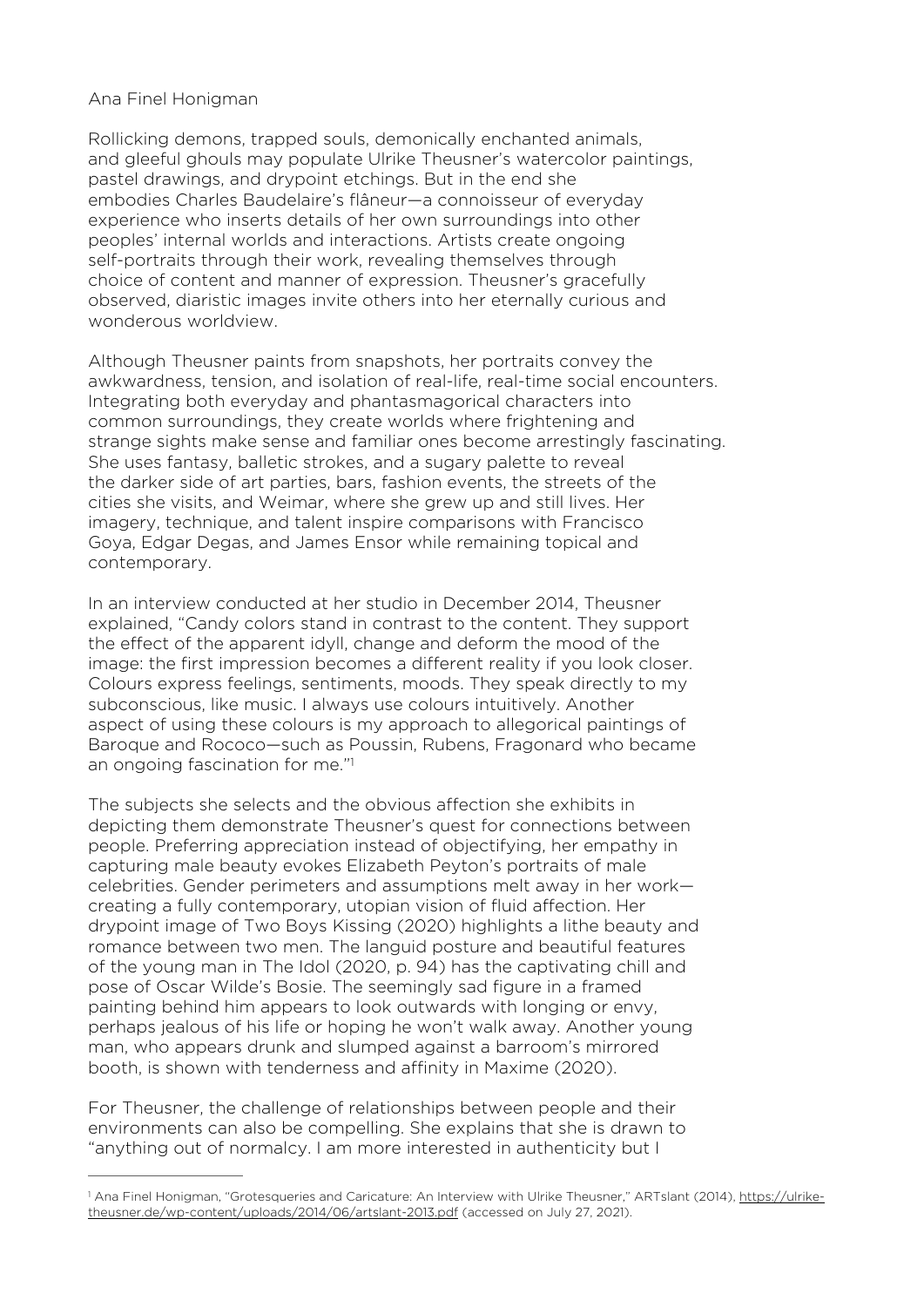<span id="page-1-2"></span>also find self-consciousness interesting and inspiring."[2](#page-1-0) Representing a pinnacle of ordinary easiness with contemporary conventions and norms in her pastel Venus, New York Diaries (2019), Theusner shows a fashionable young woman taking a selfie but doesn't criticize her vanity. Instead, her subject's studied expression and relaxed posture hint at selfdiscovery through crafting her own surface allure. In Postcards from the New World – Girls I (2021, p. 108), a sex worker wearing BDSM subgear is seen mid-shimmy, her body in movement. The woman's arms are encased in latex opera gloves, and she wears a slave collar but also a spiked armband, presenting strength in her coded declaration of submission.

Her face is beyond the page's frame, leaving her body to carry all the necessary information of her competency, identification, and affinities. The energy emanating in blue and black strokes of color reinforces her position as the star of a world she creates through an erotic ability to command desire into being.

Although Theusner's figures often appear still within their settings, they generate an aura of uncanny sensitivity to the work's atmosphere. A beautiful young man identified as Taylor (p. 86) in a 2020 pastel portrait, for example, is seen sitting on a bench with a pink satchel over his shoulder and his coat splayed over his knee. The setting could be a bus stop, and he might be commuting or running away, going nowhere in particular or somewhere life-altering. Giving away no clues, he looks impassively at the viewer. His tee shirt features a black-on-black image of an impish figure, which may be a coded avatar of his inner being whose sinister, broad smile is in conflict with Taylor's expressionless visage, while its arms are raised in a mock hug and its legs spread across the boy's chest. Hovering behind the figure's right shoulder is another figure, etched into glass, wearing underwear and a sad face, with arms stretched emptily as if it wants but won't receive a cuddle. Their grotesque emotionality contrasts with the real boy's blankness to hint at a hidden imaginative or supernatural world the fabric of his banal, observable reality.

To the same effect, the name Taylor reemerges in the title of a drawing depicting a waving figure underneath a grinning demon head. Taylor with Mask (2020, p. 102) shows a cheerful fiend with pink flesh and red eyes emerging from a frenetically charged background. The human hands and torso surrounded by shoulder-length hair are lean and relaxed. The mask is vibrant not vicious, and weird but welcoming. Of the two images, the one exposing the boy's face is more foreboding because his human reserve creates greater mysteries than the monster persona.

Speaking about her work's underlining ethical foundations, Theusner advocates for tolerance and empathy. "I don't think of myself as moralistic," she says. "I am just interested in people and society. I want to see myself in this society and understand it all. I might prefer certain behavior, but I am not criticizing anyone. I am just observing. I am not critical because I am not proposing better behavior. I don't know what that would be."[3](#page-1-1) The answer, however, may be interwoven into the atmosphere

<span id="page-1-3"></span><span id="page-1-0"></span><sup>&</sup>lt;sup>[2](#page-1-2)</sup> Personal communication with the artist on April 9, 2021.

<span id="page-1-1"></span><sup>&</sup>lt;sup>[3](#page-1-3)</sup> Honigman, "Grotesqueries and Caricature."